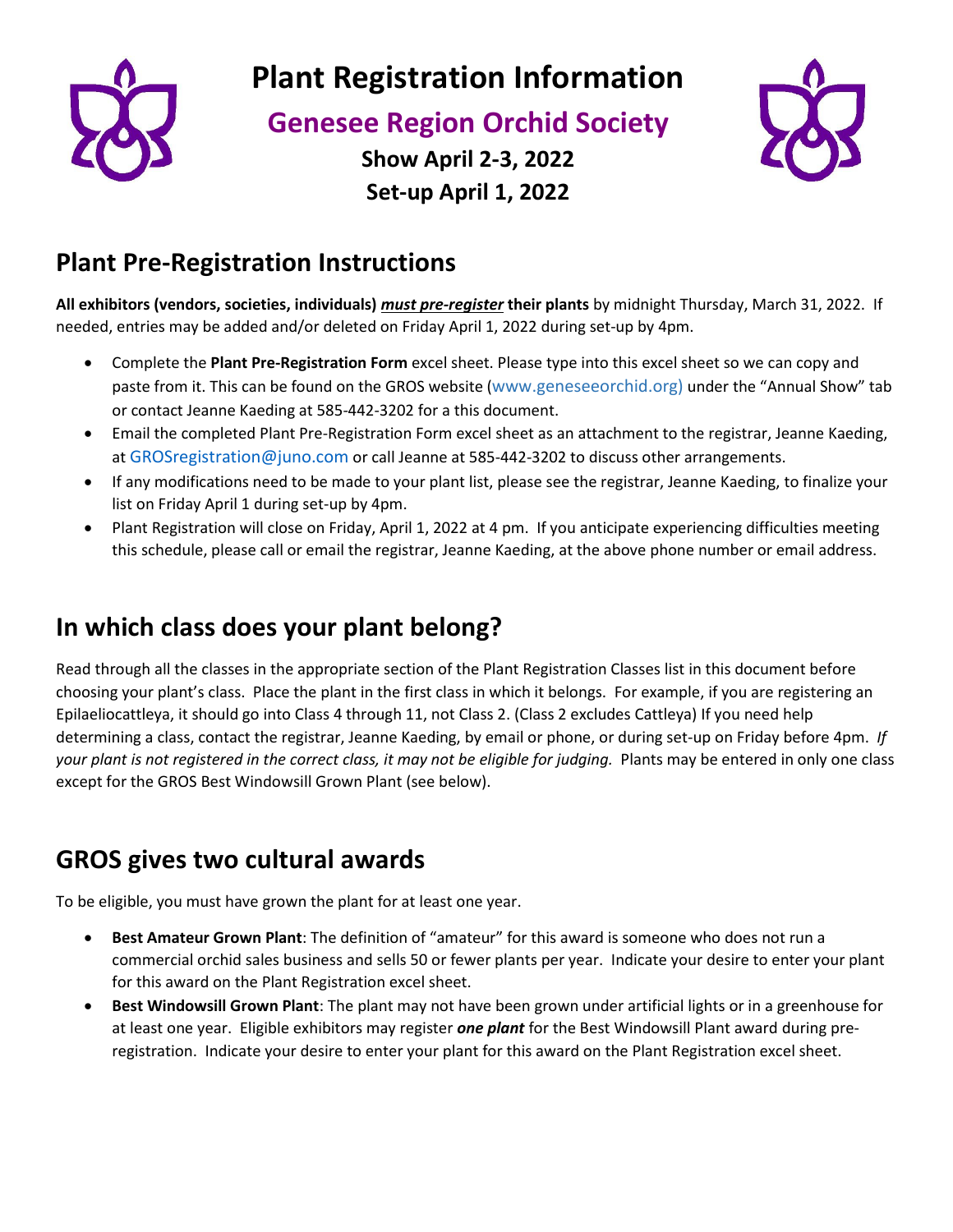# **Please note: American Orchid Society (AOS) Awards require fee**

You may opt out of being considered for AOS Awards at the time of plant registration. If you do not opt out and your plant receives an AOS award, *you will be billed by the AOS for the cost of registering your award* (currently \$40 for AOS members, \$60 for non-members). If you do not pay the fee to the AOS you will be disqualified from future awards. Let the registrar know if you do not want your plants AOS judged.

# **Award Categories**

**Major Awards:** (1st place ribbon/trophy only, given at the discretion of the judges)

- AOS Show Trophy (for best exhibit)
- Best Hybrid in Show ribbon
- Best Species in Show ribbon
- GROS Best Amateur Grown Plant ribbon
- GROS Best Windowsill Grown Plant ribbon

**Exhibit Class Awards:** (1st, 2nd, and 3rd place ribbons given at the discretion of the judges)

- Commercial Exhibits: more than 16 blooming plants
- Commercial Exhibits: 11-16 blooming plants
- Orchid Society Exhibits: (includes non-profit institutions)
- Amateur Exhibits: more than 12 blooming plants
- Amateur Exhibits: 1-12 blooming plants
- Educational Exhibits

Please note: the term "Amateur" for Exhibit Class Awards is defined as anyone not selling at this orchid show, except at the GROS Members' Sales Table.

Plant Awards: (1<sup>st</sup> place ribbon given at the discretion of the judges)

- Best of Cattleya Alliance (classes 1-12)
- Best of Pleurothallid Alliance (classes 13-15)
- Best of Dendrobium Alliance (classes 16-22)
- Best of Paphiopedilum (classes 23-35)
- Best of Phragmipedium (classes 36-38)
- Best of Oncidium Alliance (classes 39-44)
- Best of Phalaenopsis (classes 45-55)
- Best of Vandaceous Alliance (classes 56-61)
- Best of Cymbidium Alliance (classes 62-65)
- Best of Maxillaria Alliance (classes 66-69)
- Best of Miscellaneous Classes (classes 70-78)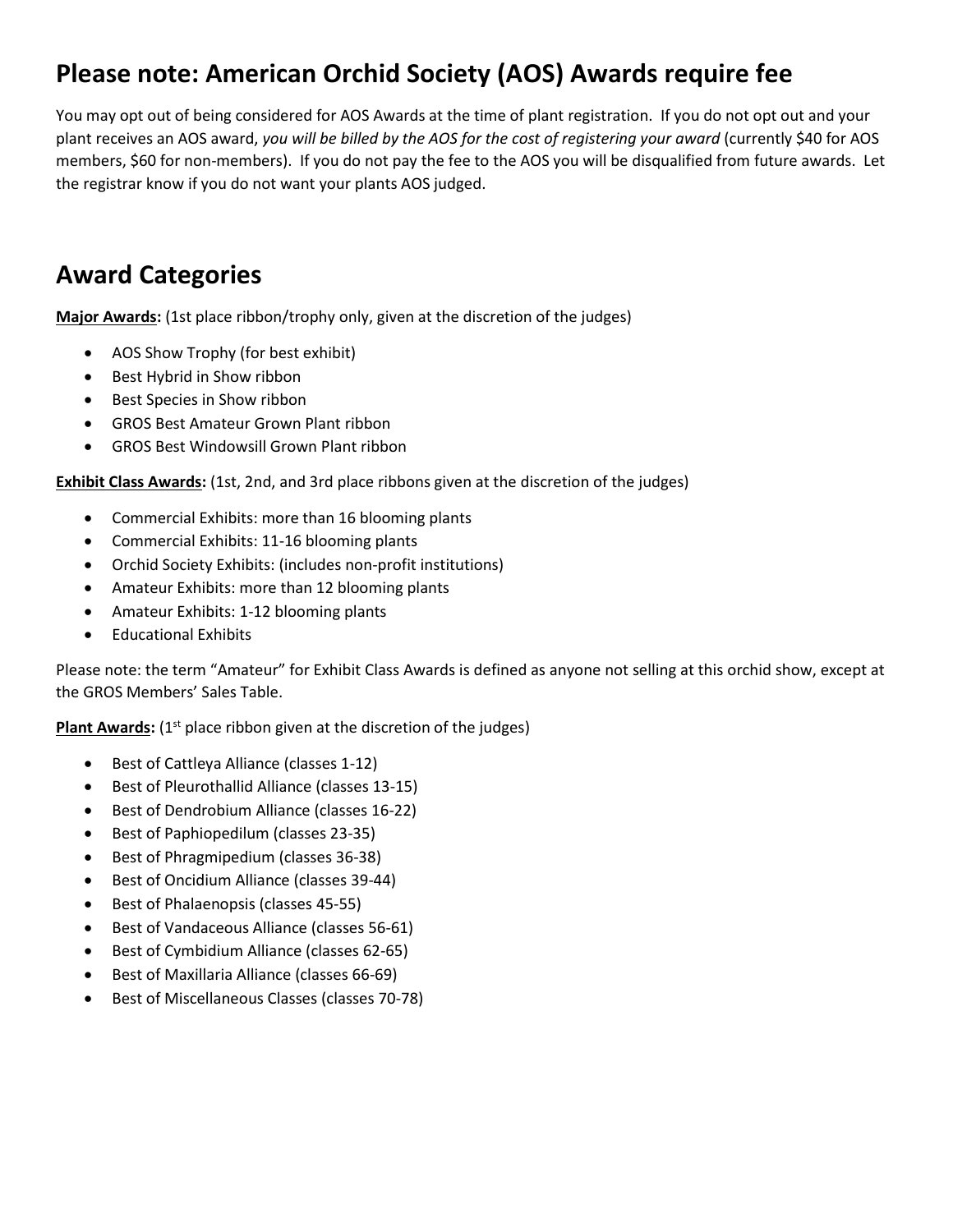### **Plant Registration Classes:** (1st, 2nd, and 3rd place ribbons at the discretion of the judges)

#### **Cattleya Alliance** *(classes 1-12*)

- 1. Encyclia, Epidendrum and Prosthechea species.
- 2. Encyclia, Epidendrum, and Prosthechea hybrids and intergenerics, but excluding Cattleya and Guarianthe.
- 3. All other Cattleya Alliance species
- 4. Cattleya hybrids and intergenerics: flowers equal to 10-cm (4 inches) or less; White, and White with Colored Lip
- 5. Cattleya hybrids and intergenerics: flowers larger than 10-cm (4 inches) White, and White with Colored Lip
- 6. Cattleya hybrids and intergenerics: flowers equal to 10-cm (4 inches) or less; Magenta, Lavender, Mauve, Pink, Purple
- 7. Cattleya hybrids and intergenerics: flowers greater than 10-cm (4 inches); Magenta, Lavender, Mauve, Pink, Purple
- 8. Cattleya hybrids and intergenerics: flowers equal to 10-cm (4 inches) or less; Yellow, Orange, Red
- 9. Cattleya hybrids and intergenerics: flowers greater than 10-cm or less (4 inches); Yellow, Orange, Red
- 10. Cattleya hybrids and intergenerics: All Other Colors, including Green
- 11. Mini-Cattleya hybrids and intergenerics (plants with mature growth of 10 inches or less, excluding inflorescence) NOT entered in any previous class
- 12. All other genera hybrids, and intergenerics of the Cattleya Alliance

*Best of Cattleya Alliance (classes 1-12*)

#### **Pleurothallid Alliance** *(classes 13-15)*

- 13. Masdevallia and Dracula species
- 14. Masdevallia and Dracula hybrids and intergenerics
- 15. All other genera species, hybrids, and intergenerics of the Pleurothallid Alliance other than above

*Best of Pleurothallid Alliance (classes 13-15)*

#### **Dendrobium Alliance** *(classes 16-22)*

- 16. Dendrobium species, nobile type
- 17. Dendrobium species, phalaenopsis and antelope type
- 18. Dendrobium species, all others
- 19. Dendrobium hybrids, nobile type
- 20. Dendrobium hybrids, phalaenopsis and antelope type
- 21. Dendrobium hybrids all others
- 22. All other genera species, hybrids, and intergenerics of the Dendrobium Alliance other than above

*Best of Dendrobium Alliance (classes 16-22)*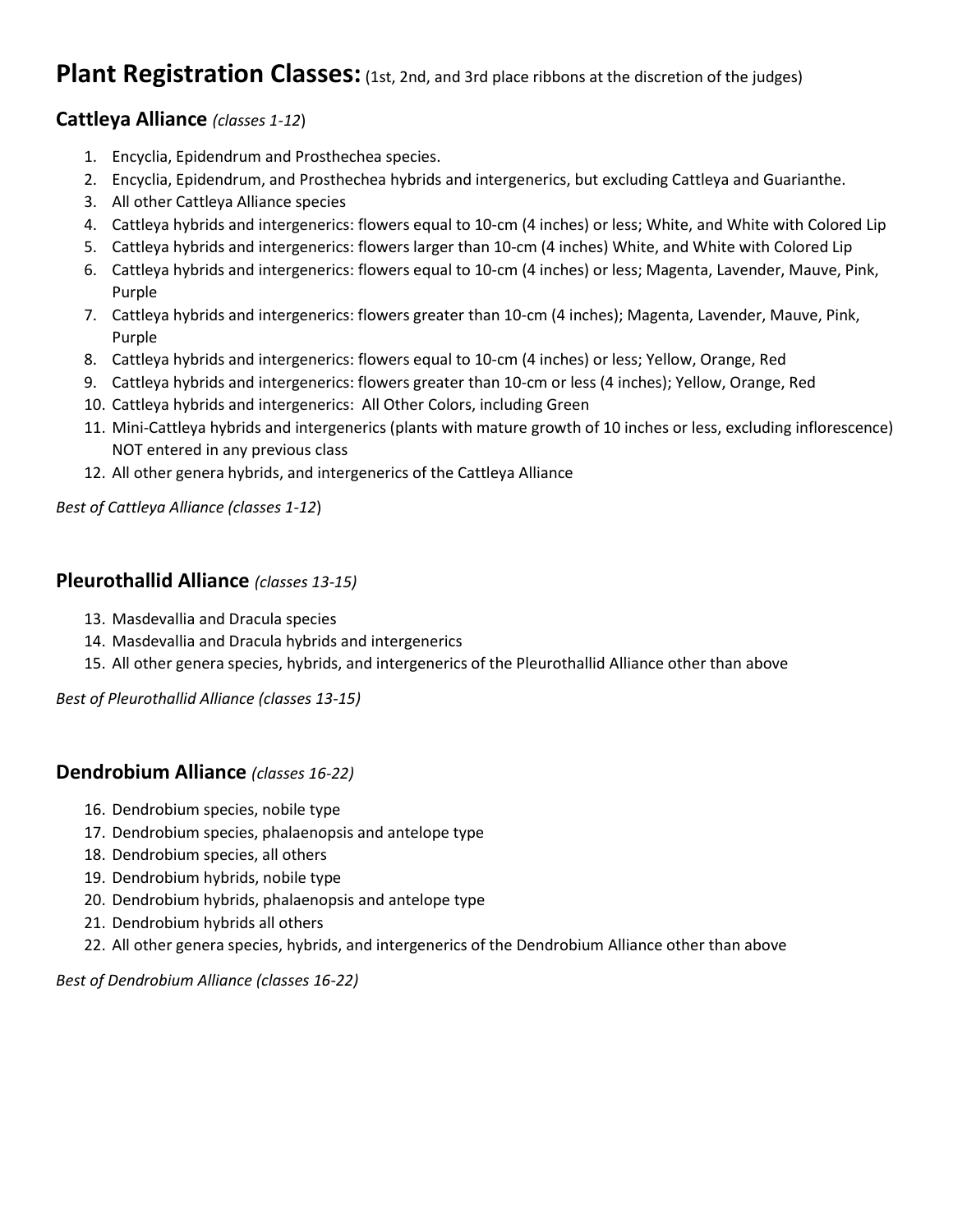**Paphiopedilum** *(classes 23-35)* \*Color class should be decided by the dominant color of the flower

- 23. Paphiopedilum species: subspecies Brachypetalum and Parvisepelum
- 24. Paphiopedilum species: all other single flowering
- 25. Paphiopedilum species: multi-flowering (sequential flowering use class 26)
- 26. Paphiopedilum species: sequential flowering
- 27. Paphiopedilum multi-flowering hybrids (including sequentially flowering)
- 28. Paphiopedilum single flowered primary and half-primary hybrids, at least one parent is a species from section Brachypetalum or Parvisepalum
- \* Paph Single Flowered Hybrid Classes

*Primary hybrids: both parents are species; half-primary hybrids: one parent is a species, the other is a hybrid* 

*Please note: Maudiae type Coloratum hybrids (green sepals, vini or purple pouch) use class 30*

- *29.* Paphiopedilum hybrids-Maudiae or cruciform type white/pink/green/yellow
- *30.* Paphiopedilum hybrids-Maudiae or cruciform type other colors except vini-color *(includes coloratum type)*
- *31.* Paphiopedilum hybrids full, round shape: bronze, brown, tan, mahogany
- *32.* 32. Paphiopedilum hybrids full, round shape: red, pink
- *33.* Paphiopedilum hybrids full, round shape: all other colors except vini colors
- *34.* Paphiopedilum hybrids- vini-colors all types
- *35.* All other species, hybrids, and intergenerics in the Cypripedium Alliance, i.e. Mexipedium, Cypripedium, Selenopedium, etc.

*Best of Paphiopedilum (classes 23-35)*

#### **Phragmipedium Classes** *(classes 36-38)*

- 36. Phragmipedium species
- 37. Phragmipedium hybrids, red/yellow/orange/pink (besseae or kovachii hybrids)
- 38. Phragmipedium hybrids, all others

*Best of Phragmipedium (classes 36-38)*

#### **Oncidium Alliance\*** *(classes 39-44)*

*\*Colmanara Wild Cat is now an Odontocidium/Oncidium/Gomesa and should be put in class 43*

- *39.* Brassia and Ada species, hybrids, and intergenerics (includes Miltassia, Brassidium, Aliceara, Beallara, etc.
- *40.* Miltonia and Miltoniopsis species and hybrids
- *41.* Tolumnia and Rodrumnia species and hybrids
- *42.* Oncidium, Odontoglossum, and Gomesa species (including Lemboglossum, Rhyncostele, Rossioglossum, Ticoglossum, Otoglossum, etc.)
- *43.* Oncidium, Odontoglossum, and Gomesa hybrids and intergenerics (includes Oncostele, Oncidoglossum, Gomestele, Wilsonara, Howeara, Odontioda, Oncidioda, Oncidesa, Colmanara, Odontocidium, etc.)
- *44.* All other genera species, hybrids, and intergenerics of the Oncidium Alliance (including Psychopsis)

*Best of Oncidium Alliance (classes 39-44)*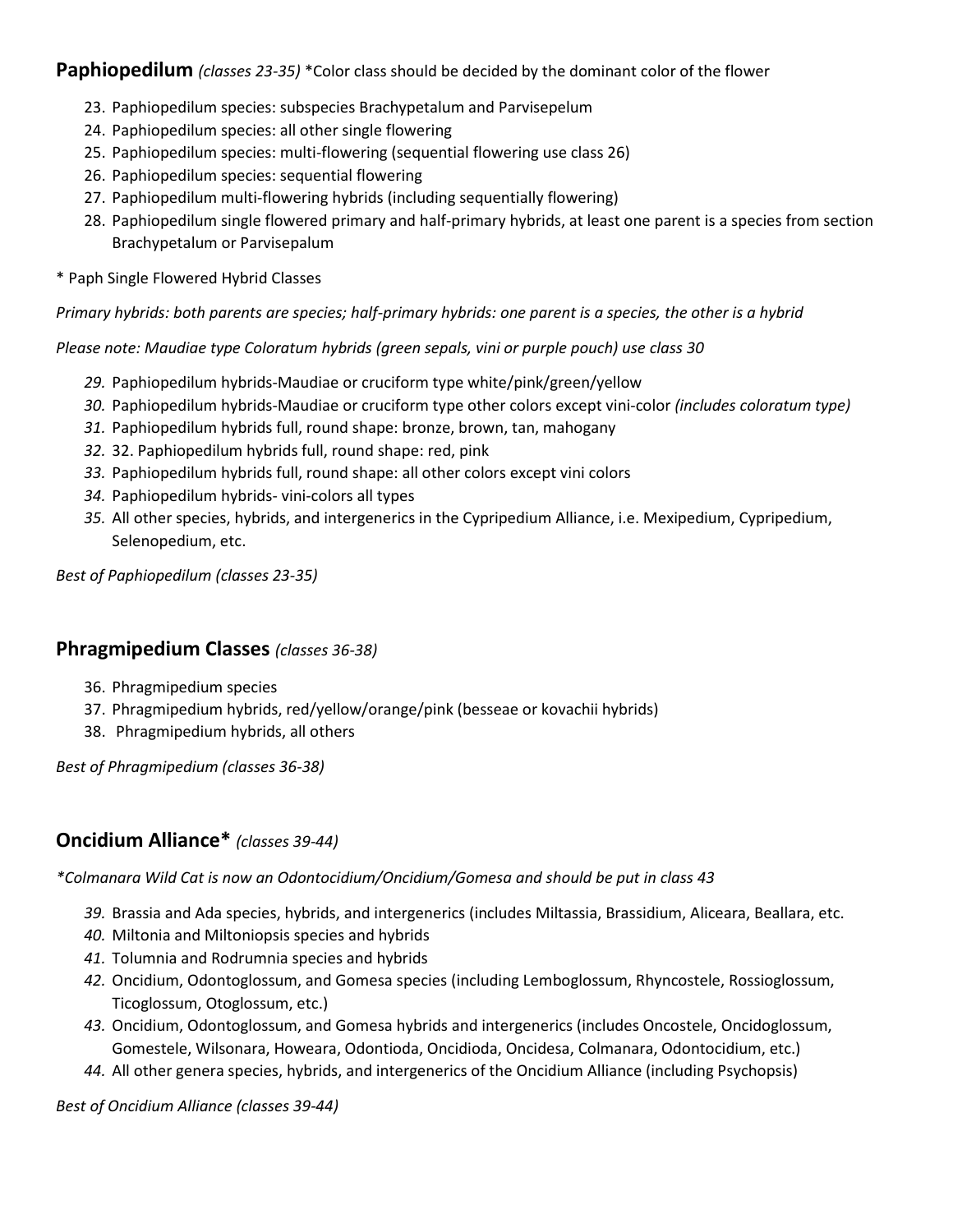#### **Phalaenopsis** *(classes 45-55)* (includes Doritis and Doritaenopsis)

*\*Doritaenopsis hybrids should be included in Phalaenopsis hybrid classes* 

- 45. Phalaenopsis and Doritis species
- 46. Phalaenopsis hybrids: White, no markings, with or without colored lip, flowers equal to 4-cm (2 inches) or less
- 47. Phalaenopsis hybrids: White, no markings, with or without colored lip, flowers larger than 4-cm (2 inches)
- 48. Phalaenopsis hybrids: White-Spots/bars/blush/stripes flowers equal to 4-cm (2 inches) or less
- 49. Phalaenopsis hybrids: White, Spots/bars/blush/stripes flowers larger than 4-cm (2 inches)
- 50. Phalaenopsis hybrids: Pink, with/without markings flowers equal to 4-cm (2 inches) or less
- 51. Phalaenopsis hybrids: Pink, with/without markings flowers larger than 4-cm (2 inches)
- 52. Phalaenopsis hybrids: Yellow, Green, with/without markings flowers equal to 4-cm (2 inches) or less
- 53. Phalaenopsis hybrids: Yellow, Green, with/without markings larger than 4-cm (2 inches)
- 54. Phalaenopsis hybrids: Other Colors, with/without markings
- 55. Phalaenopsis intergeneric hybrids (except Doritaenopsis, included in classes 43-47)

*Best of Phalaenopsis (classes 45-55)*

#### **Vandaceous Alliance** *(classes 56-61)*

- 56. Neofinetia falcata IN FLOWER and its intergeneric hybrids; if to be judged on leaves, enter in class 77
- 57. Vanda and Ascocentrum species
- 58. Vanda and Ascocentrum hybrids and intergenerics (including Ascocenda) flowers equal to 3.5 cm (1.5 inches) or less
- 59. Vanda and Ascocentrum hybrids and intergenerics (including Ascocenda) flowers larger than 3.5 cm
- 60. All other genera species of the Vandaceous Alliance
- 61. All other genera hybrids, and intergenerics of the Vandaceous Alliance

*Best of Vandaceous Alliance (classes 56-61)*

#### **Cymbidium Alliance** *(classes 62-65*)

- 62. Cymbidium species
- 63. Cymbidium hybrids: flowers equal to 7.5 cm (3 inches) or less
- 64. Cymbidium hybrids: flowers larger than 7.5 cm (3 inches)
- 65. All Other genera species, hybrids, and intergenerics related to Cymbidium

*Best of Cymbidium Alliance (classes 62-65*)

#### **Maxillaria Alliance** *(classes 66-69)*

- 66. Lycaste and Allied Genera: species, hybrids, and intergenerics, other than above
- 67. Maxillaria and Allied Genera: species, hybrids, and intergenerics, other than above
- 68. Zygopetalum and Allied Genera: species, hybrids, and intergenerics, other than above
- 69. Bifrenaria and Allied Genera: species, hybrids, and intergenerics, other than above

*Best of Maxillaria Alliance (classes 66-69)*